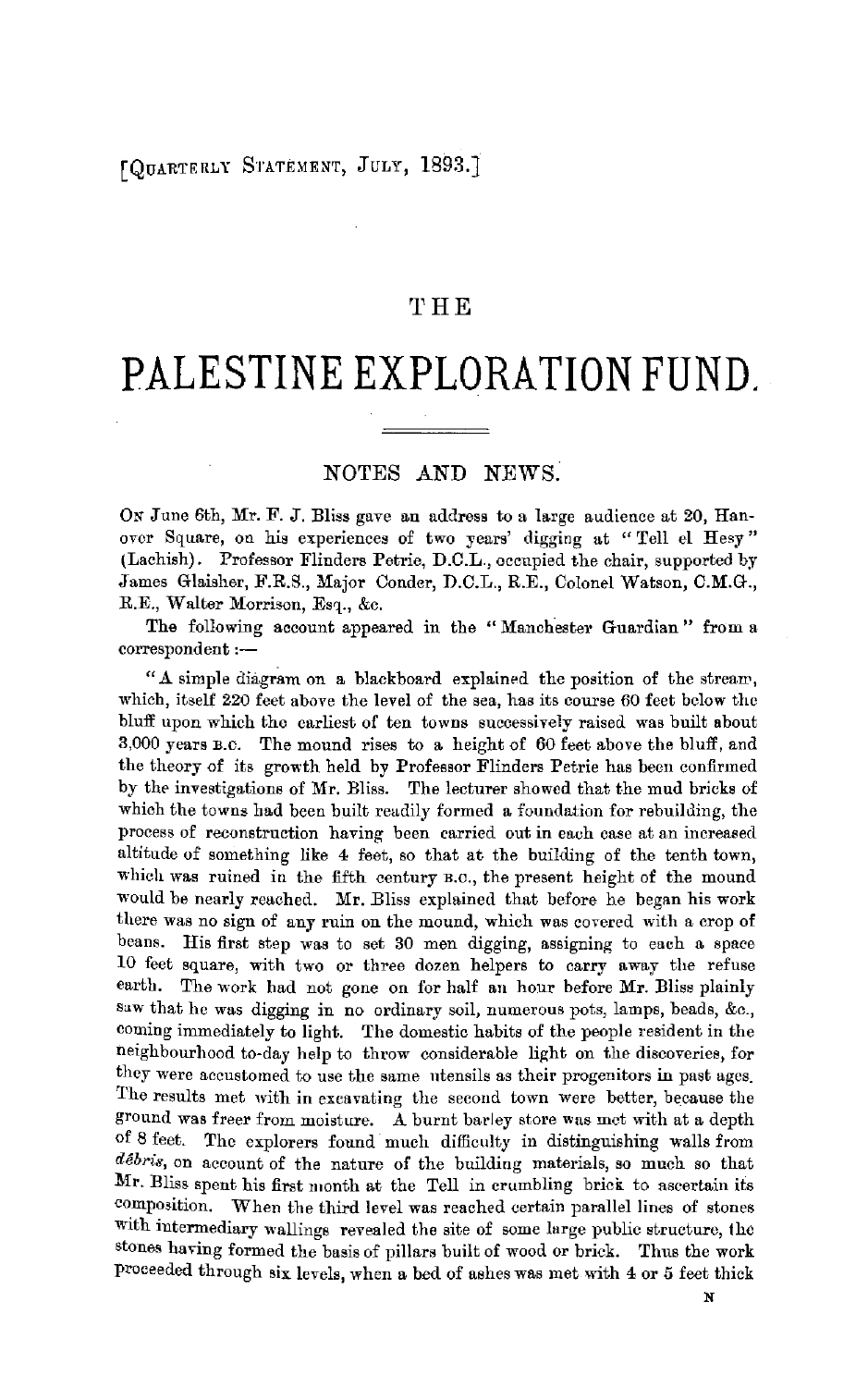and 100 feet square. Many days were spent in its removal by 80 to 100 men, until at last Mr. Bliss almost despaired. But at length occurred the discovery which gave the romantic side to Tell el Hesy, in the finding of the other end of the correspondence which had been brought to light in Egypt, including letters from consuls and governors of Syrian towns to the kings of Egypt. The find was made immediately below the bed of ashes just referred to. The tablets on which the letters were written belong to B.C. 1400, and they prove conclusively the use of cuneiform writing at that date between one town of Palestine and another.

**"At** the conclusion of the lecture, Professor Flinders Petric congratulated the Society on the co-operation of so able an excavator as Mr. Bliss, who combined in a manner almost unique familiarity with Syria and with England alike, not to mention his scientific acquirements. His method was not to be surpassed for accuracy, precision, and thoroughness of record. In certain other cases an unscientific method of procedure hnd occasioned fearful losses. But in **this**  instance there had been no loss, while Mr. Bliss had obtained for us through his discovery of arms, pottery, &c., knowledge of an ancient civilisation which heretofore had been to us but a name."

In the course of his kcture Mr. Bliss explained how he was led into mistaking the tablet of burnt clay for stone. He had been warned against taking squeezes and moulds of clay tablets for fear of destroying them, so fragile were they supposed to be. The Tell el Hesy tablet was hard, and suffered no harm from squeezes and moulds. But the moment he took into his hands the Tell el Amarna tablets at Cairo, he saw at once that not only the general size, shape, and form of letters were similar, but that the material-burnt clay-was the same.

Mr. Bliss is now preparing a memoir of his work at Tell el Hesy, whicli will be published in the autumn. After a preliminary chapter, showing how his work fitted into that of Dr. Petrie, and stating the clues by which he determined the various town-levels, he will describe the appearance of each town, beginning with the lowest and most ancient one, together with the objects found. The final chapter will include some account of the camp-life, work-people, Arabs, &c. The book will contain many plans and illustrations. A key plan will show how the eight plans of the town may be fitted one above another.

Herr Schick sends word that excavations at the traditional site of the house of Tabitha at Jaffa have led to the discovery of many tombs and inscriptions. His report will be published in the next *Quarterly Statement.* 

A correspondent writes from Jerusalem :- "The Holy City sees many curious and interesting sights. The somewhat pompous entry of Cardinal Langenieux, Legate of the Pope, on the 13th May, was certainly very remarkable and suggestive. Some 200 monks of the Franciscan and Dominican orders headed the procession, and the Cardinal himself walked side by side with the Latin Patriarch, under a silken canopy supported by six gilded poles, blessing the people as he went. There was little response to His Eminence's courtesy, as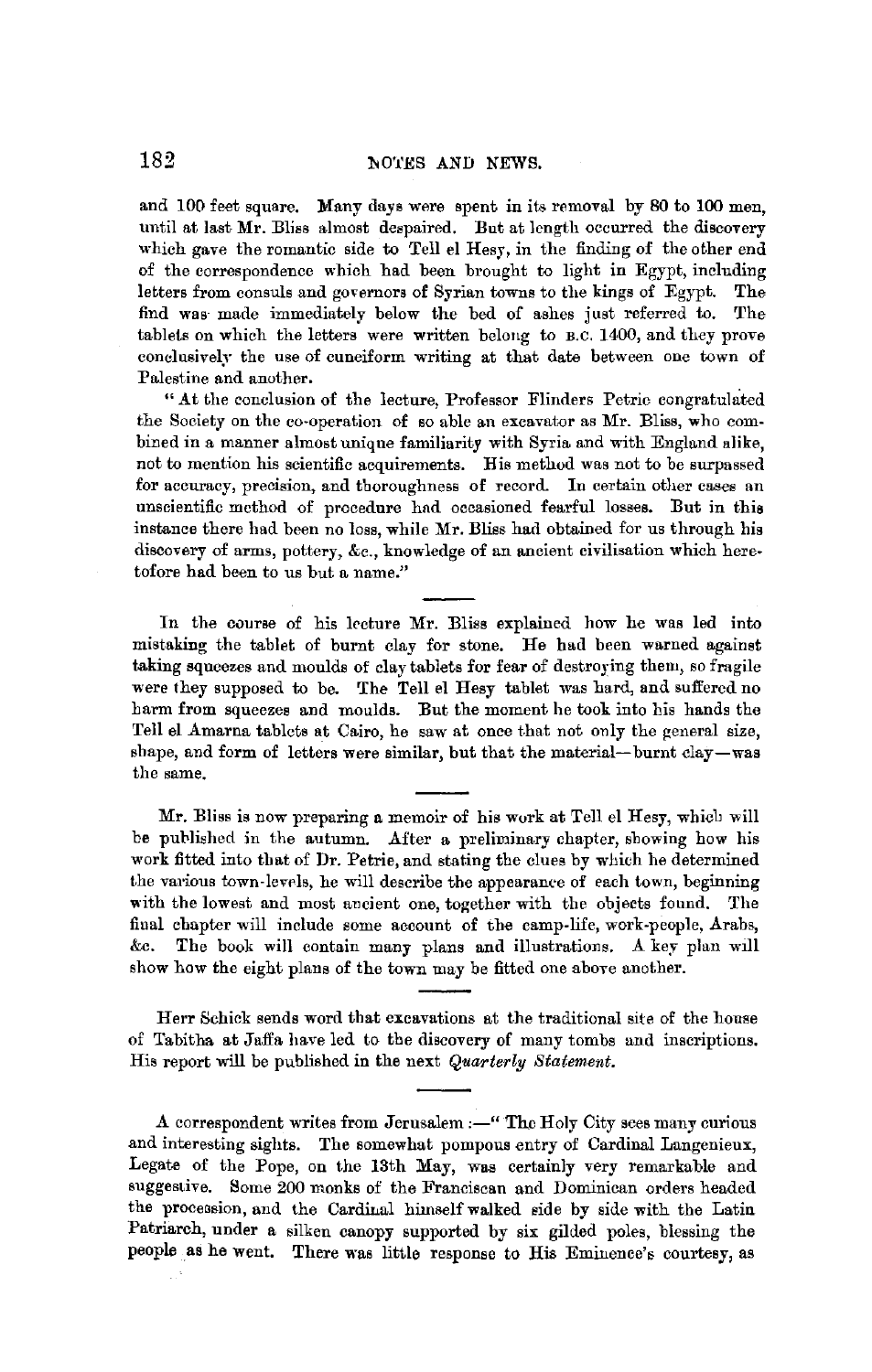#### NOTES AND NEWS. 283

most of the spectators were Moslems, or Jews, or Christians of other confessions. It is said here that this is the first time Jerusalem has been visited by a Cardinal. An immense crowd of French ecclesiastics and lay pilgrims are here."

Dr. Chaplin writes from Jaffa that he has been shown there the skin of a crocodile said to have been recently killed at a place called Mastank'a el timsah, the pool of the crocodile, on the Nahr ez Zerka. The fellahin ate the flesh and preserved only the skin without the head or feet. The animal seems to have been 8 or 9 feet long. The skin is in possession of Mr. Alexander Howard, the well-known tourist contractor, who speaks of presenting it to the Museum of the Fund. Six crocodile's eggs have also been found in the same locality. One was broken, one was sent to Dr. Selah Merrill, of Jerusalem, and four are to go to Paris.

Dr. Chaplin also reports that the plaster with ancient frescos has been removed from the walls of the Church of the Convent of the Cross, at Jerusalem, and destroyed. Amongst the figures pourtrayed were those of Socrates and Plato, who are occasionally represented as having prepared the way for Christianity on the walls of the porches of ancient churches, as at Moscow and elsewhere.

Respecting the Akka-Damascus Railway, since the inaugural ceremony in December last considerable progress has been made with the construction, and now five miles of rail have been made along the foot of Carmel, starting from Haifa, and it is hoped that very shortly the first river-the Kishon-will be bridged, and its waters flow beneath the iron rail. Onr readers may look forward to the Jordan itself experiencing the same fate before next spring.

No important archreological discoveries have yet been reported to us, but there can be hardly room for doubt that such discoveries will be made during the construction of this, the most important line of the country.

The Rev. Theodore E. Dowling, Honorary Secretary for Jerusalem, reports that visitors will now find a stock of Maps and Publications of the Society in a conveniently situated room lately opened *within* the Jaffa Gate, exactly opposite the Tower of David.

In connection with Mrs. Finn's " Note " in the *Quarterly Statement*, October, l892, p. 266, it is interesting to record that Dr. Chaplin, who for a quarter of a century was interested in "The Jerusalem Literary and Scientific Society," which was founded in 1849, and was the parent of the Palestine Exploration Fund, presided at a meeting of the Jerusalem Association on May 25th, when it was unanimously decided to request the Jerusalem Literary and Scientific Society to lend their Library and Curios to the younger Association, consisting of twenty-five members.

At Dr. Chaplin's suggestion the attention of our readers is drawn to the fact that only three numbers of the *Quarterly Statement* are required to complete the bound set belonging to the Jerusalem Association, and Mr. Dowling will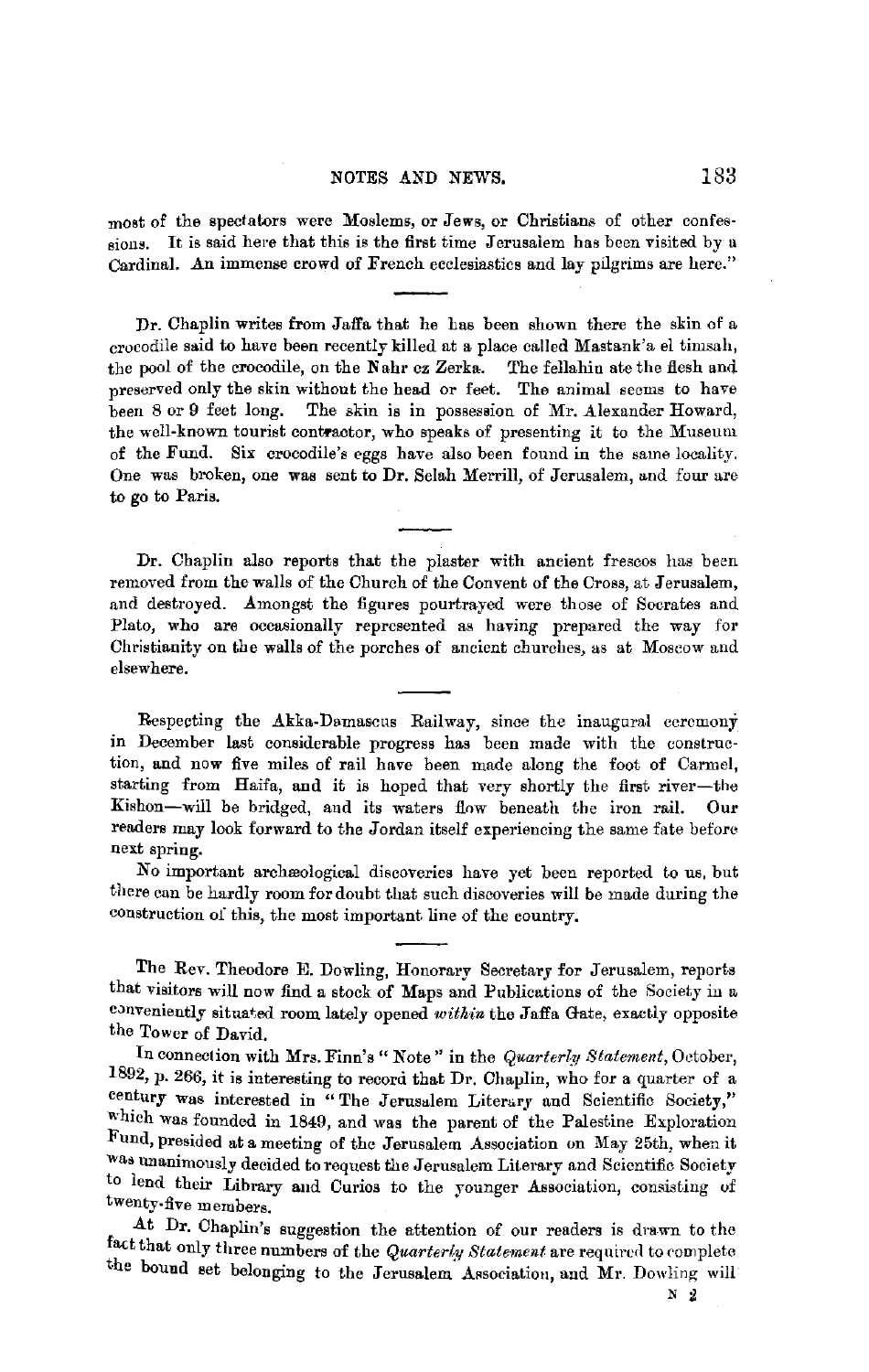thankfully acknowledge the receipt of one or all of the following ccpies, **VIZ.:-**

1870.-No. *7.*  1871.-April, July. (New Series.)

During the late tourist season lectures were delivered for the benefit of travellers by the following members of the Jerusalem Association of the Palestine Exploration Fund :-

Rev. A. Hastings Kelk, M.A., "Walks about Jerusalem."

Rev. John Zeller, "The Druzcs."

- Rev. J. E. Hanauer, "The Walls and Gates of Jerusalem and their Folklore."
- G. Robinson Lees, F.R.G.S., "The Temple Area" (with lantern illustrations).

In reply to an invitation, the Rev. A. II. Kelk lectured at the Grand New Hotei and Howard's Hotel, where travellers were detained by stress of weather. At the latter place the Earl of Lathom took the chair, the Rev. J. E. Hanauer and Mr. Lees attended to answer questions on behalf of the Fund.

A further series of lectures are in preparation for the next season, and the Rev. Theodore E. Dowling, the Hon. Secretary, is ever ready to give information to all enquirers.

Unusually violent storms raged in Syria and Paiestine far into April. It **is**  reported that 25 pilgrims were buried in one day at Ramallah, their deaths having been occasioned by exposure to the weather in the course of their pilgrimage.

The Rev. J. R. Macpherson, B.D., Kinnaird Manse, Incbture, N.B., who translated into English from the original texts the Pilgrimages **in** the Holy Land of Arculfus (670 A.D.) and Fetellus (1130 A.D.) for the Pilgrims' Text Society, has been appointed Lecturer for the Palestine Exploration Fund in Scotland. His subjects will be found under the heading of Lecturers.

Index to the *Quarterly Statement.-A* new edition of the Index to the *Quarterly Statements* has been compiled. It embraces the years 1869 (the first issue of the journal) to the end of 1892. Contents :- Names of the Authors and of the Papers contributed by them ; List of the Illustrations ; and General Index. This Index will be found exceptionally useful. Price to subscribers to the Fund, ls. 6d., post free ; non-subscribers, 2s.

Raised Map of Palestine.-The want has long been felt, and the wish often expressed, that a map showing the physical features of the Holy Land on a scale sufficiently large to show at a glance the relative proportions of the mountams, valleys, plains, &c., should be produced on the basis of the Surveys of the Palestine Exploration Fund.

This has now been accomplished by Mr. George Armstrong, Assistant Secretary to the Fund. The Raised Map embraces the whole country from Baalbek to Kadesh Barnea, and shows on the east of Jordan nearly all that is known. It is a reproduction in bold relief of the recently issued map, on the scale of three-eighths of an inch to the mile.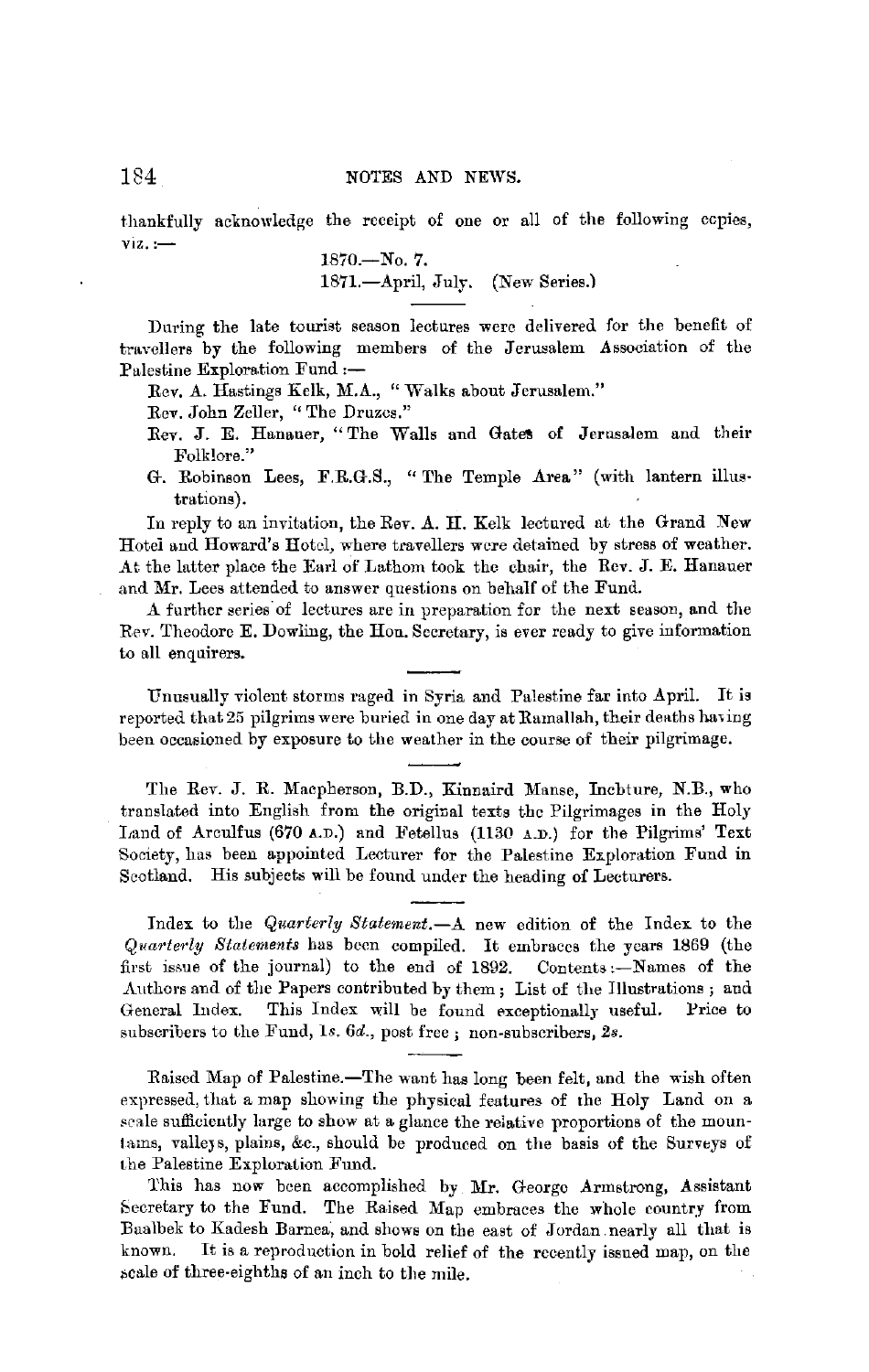The seas, lakes, marshes, and perennial streams are in blue, the watercourses on the plains and main roads are marked by a grooved line, the Old and  $New$ Testament sites in red, and the plains and hills are in white.

Names are given to the coast towns and a few of the inland ones; the others have numbers corresponding with a reference sheet. The map measures 7 feet 6 inches by 4 feet, and is on view at the Office of the Fund, 24, Hanonr Square.

Casts of this Map in fibrous plaster, coloured and framed, can be had for *£7 7s.* 

Photographs of the raised map are in preparation, and will be ready shortly'. Size,  $16\frac{1}{2}$  inches by  $8\frac{1}{2}$  inches.

After two years' study of the published texts of the tablets found at Tell Amarna, Major Conder has completed a translation of them which the Com• mittee of the Fund have published. In this, as in all their publications, the Committee beg it to be understood that the author alone is responsible for the opinions put forward.

A complete set of the Fund's publications, together with a copy of the new raised map of Palestine, have been sent to the Chicago Exhibition, and will be found in the British Section, Gallery of the Liberal Aris Iluilding, by **the** side of the Oxford University Extension exhibit.

The Committee have appointed the Rev. Professor Theodore Wright, Hon. General Secretary to the Fund in the U.S.A., to be their representative at the Chicago Exhibition.

The following may be had on application to the Assistant Secretary at the Office of the Fund, viz. :—

Casts of the Tablet with a Cuneiform Inscription found at Tell el Hesy, price *2s. 6d.* each.

Casts of the Ancient Hebrew \Veight brought by Dr. Chaplin from Samaria, price 2s. 6d. each.

Casts of an Inscribed Weight or Bead from Palestine, forwarded by Professor Wright, Cambridge, Mass., U.S.A., price 1s. each.

Photographs of Tell el Hesy, showing the excavations, price ls. each.

The following gentlemen have kindly consented to act as Honorary Local Secretaries :-H. S. Noblett, Esq., Ashton Place, Cork; The Rev. Geo. W. Baile, B.A.., 17, Upper Sackville Street, Dublin; The Rev. Robert Macpherson, B.D., The Manse, Elgin; The Rev. J. R. Macpherson, B.D., Carse of Gowrie, Perthshire; E. F. J. Love, Esq., B.A., Queen's College, University of Melbourne; The Rev. Wm. Gillies, The Manse, Timaru, Melbourne; The Rev. W. W. Beveridge, Port Glasgow.

The translation of the first portion of M. Clermont-Ganneau's work, "Archaeological Researches in Palestine," is completed. The second part, it is expected, will be in the hands of the translator soon.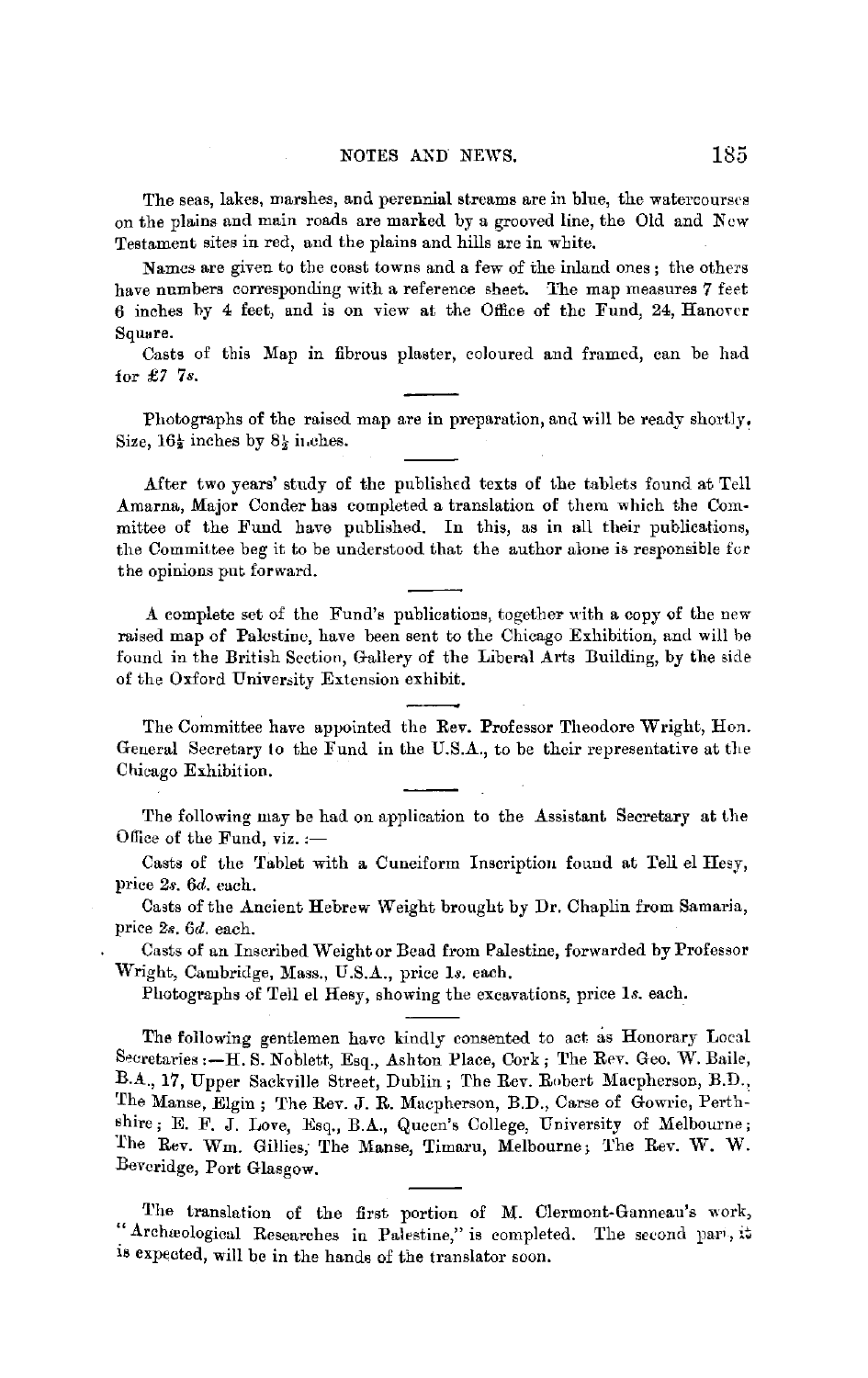The new railway from Jaffa to Jerusalem has been laid down on the three sheets of the large map. Scale  $1$  inch  $= 1$  mile. Copies of these sheets are now ready. Price to subscribers to the work of the Fund, 2s. each; non-subscribers, 2s. 6d.

The museum of the Fund, at 24, Hanover Square, is now open to subscribers between the hours of **10** a.m. and 5 p.m., except on Saturdays, when it closes at 2 p.m.

The Committee have to acknowledge with thanks the following donation to the Library of the Fund;-

" The Fifth Gospel." By the Author, J.M. P. Otts, D.D., LL.D.

The Committee will be glad to receive donations of Books to the Library of the Fund, which already contains many works of great value relating to Palestine and other Bible Lands,

It may be well to mention that plans and photographs alluded to in the reports from Jerusalem and elsewhere cannot all be published, but all are preserved in the offices of the Fund, where they may be seen by subscribers.

The third and revised edition of "Heth and Moab" is now ready.

A new edition of "Twenty-one Years' Work" is in course of preparation, and will be brought down to date. The new title will be "Twenty-seven Years' Work."

The first volume of the "Survey of Eastern Palestine," by Major Conder, is accompanied by **a** map of the portion of country surveyed, special plans, end upwards of 350 drawings of ruins, tombs, dolmens, stone circles, inscriplions, &c. The first 250 subscribers pay seven guineas for the three volumes; subscribers to the " Survey of Western Palestine" are privileged to have the volumes for this sum. The price will be raised, after 250 names are received, to twelve guineas. The Committee are pledged never to let any *copies he subscribed for under the sum of seven guineas.* Mr. A. P. Watt, 2, Paternoster Square, is the Sole Agent. The attention of intending subscribers is directed to the announcement in the fore part of this number.

Mr. H. Chichester Hart's "Fauna and Flora of Sinai, Petra, and the Wâdy 'Arabah" has been completed and sent out to subscribers.

The books now contained in the Society's publications comprise an amount of information on Palestine, and on the researches conducted in the country, which can be found in no other publications. It must never be forgotten that no single traveller, however well equipped by previous knowledge, can compete with a scientific body of explorers, instructed in the periods required, and provided with all the instruments necessary for carrying cut their work. The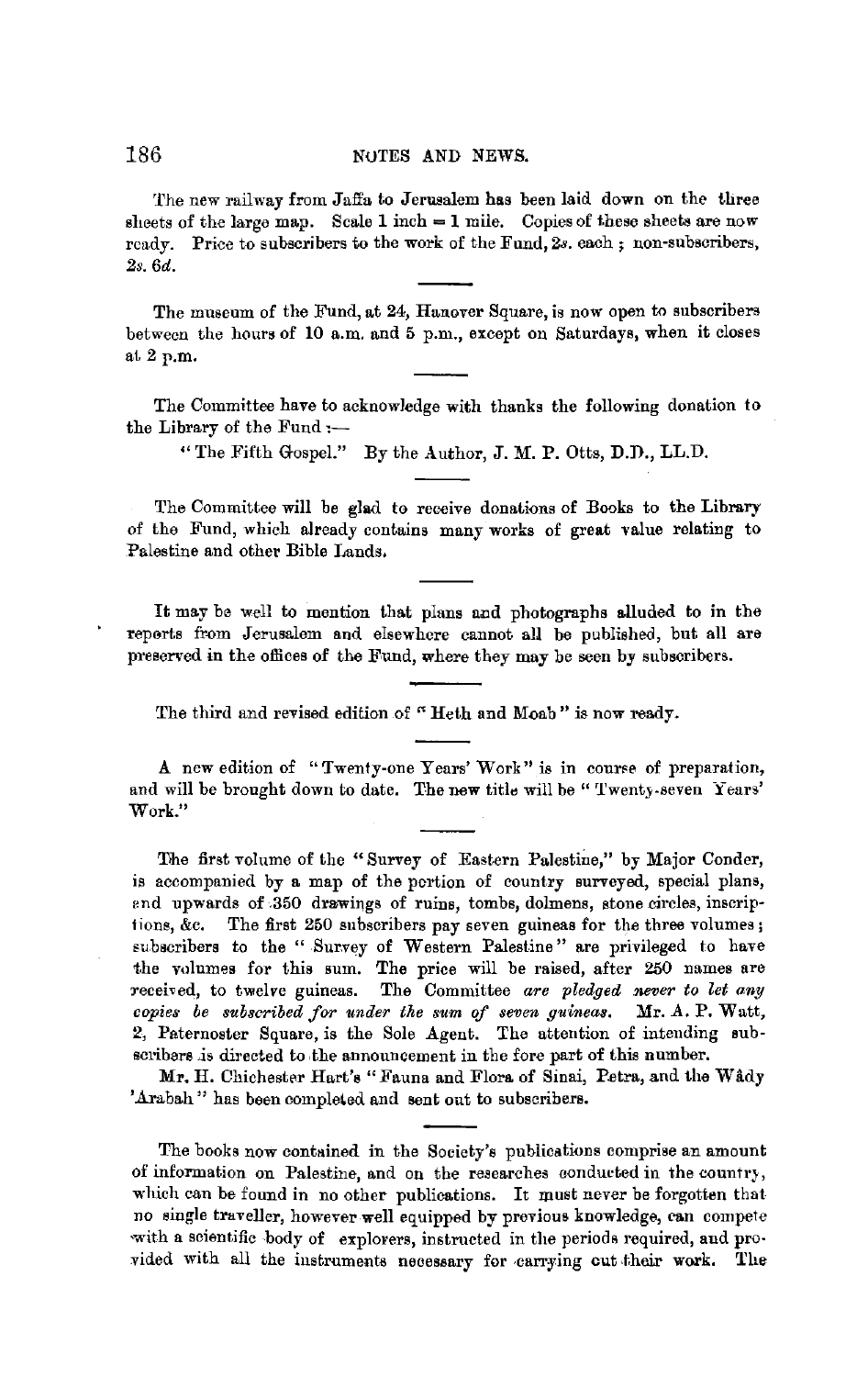books are the following *(the whole set* (1 to 7 *and* 9 *to* 18) *can be obtai'ned* by *subscribers to the Fund on application to the Head Office only (24, Hanover Square,* W.), *for* £3 *10s. Od., carriage paid to any part in.the United Kingdom*   $\overline{only}:$ 

By Major Conder, R.E.-

- (1) "Tent Work in Palestine." $-A$  popular account of the Survey of Western Palestine, freely illustrated by drawings made by the author himself. This is not a dry record of the sepulchres, or a descriptive catalogue of ruins, springs, and valleys, but a continuous narrative full of observations upon the manners and customs of the people, the Biblical associations of the sites, the Holy City and its memories, and is based upon a six years' experience in the country itself. No other modern traveller has enjoyed the same advantages as Major Conder, or has used his opportunities to better purpose.
- (2) "Heth and Moab."-Under this title Major Conder provides a narrative, as bright and as full of interest as "Tent Work," of the expedition for the *Survey of Eastern Palestine.* How the party began by a flying visit to North Syria, in order to discover the Holy City-Kadesh-of the children of Heth; how they fared across the Jordan, and what discoveries they made there, will be found in this volume.
- (3) Major Conder's "Syrian Stone Lore."-This volume, the least known of Major Conder's works, is, perhaps, the most valuable. It attempts a task never before approached—the reconstruction of Palestine from its monuments. It shows what we should know of Syria if there were no Bible, and it illustrates the Bible from the monuments.
- (4) Major Conder's "Altaic Inscriptions."-This book is an attempt to read the Hittite Inscriptions. The author has seen no reason to change his views since the publication of the work.
- (5) Professor Hull's "Mount Seir."-This is a popular account of the Geological Expedition conducted by Professor Hull for the Committee of the Palestine Fund. The part which deals with the Valley of Arabah will be found entirely new and interesting.
- (6) Herr Schumacher's " Across the Jordan."
- (7) Herr Schumacher's "Jaulân."-These two books must be taken in continuation of Major Conder's works issued as instalments of the "Survey of Eastern Palestine." They are full of drawings, sketches, and plans, and contain many valuable remarks upon manners and customs.

**By** Walter Besant, **M . .A..-**

- (8) "The Memoirs of Twenty-one Years' Work."-This work is a popuiar account of the researches conducted by the Society during the twentyone years of its existence.
- (9) Herr Schumacher's "Kh. Fahil." The ancient Pella, the first retreat of the Christians; with map and illustrations.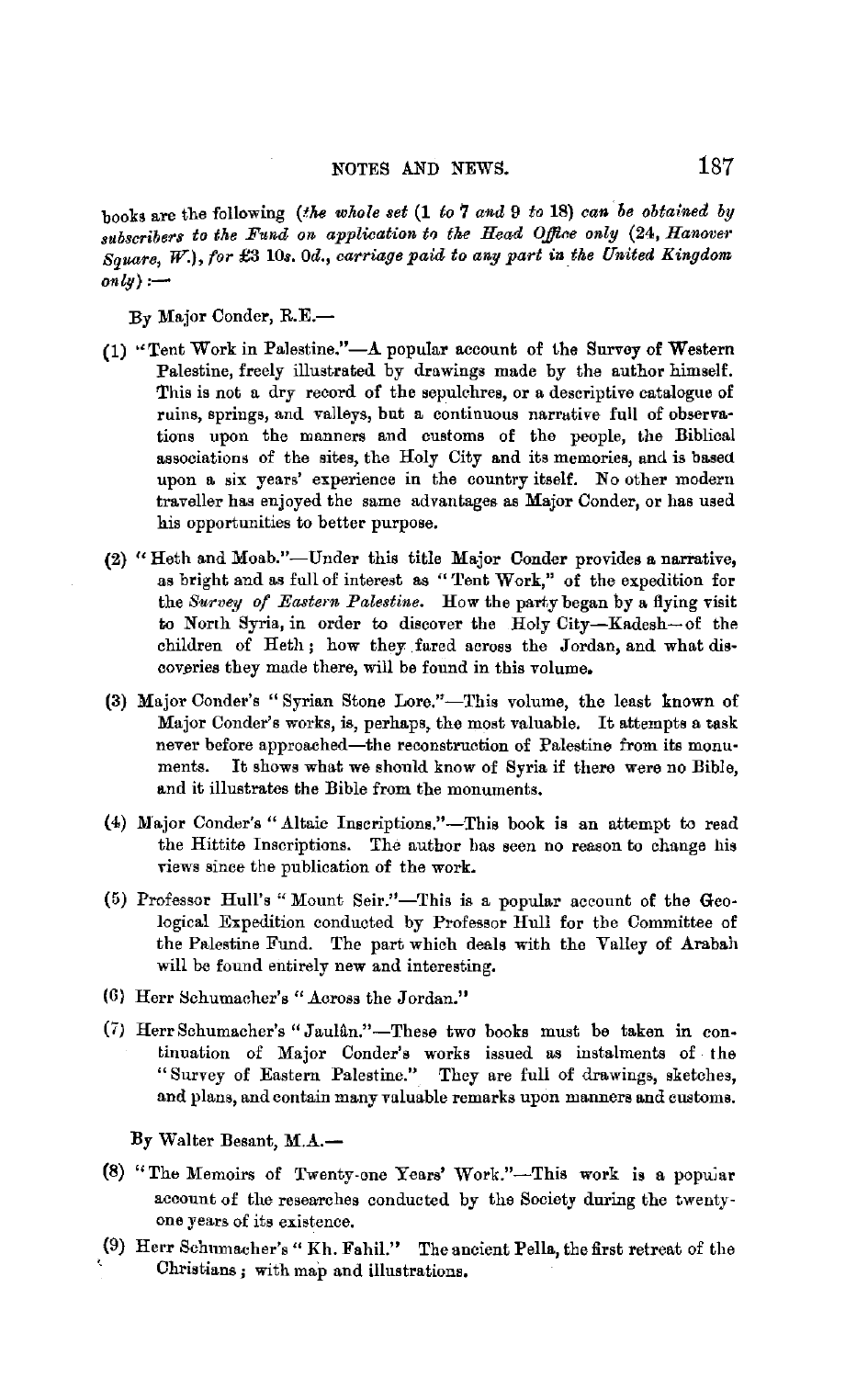By George Armstrong- -

- (10) Names and Places in the Old and New Testament and Apocrypha. This is an index to all the nemes and places mentioned in the Bible and New Testament, with full references and their modern identifications, as shown on the new map of Palestine.
- 11) Besant and Palmer's "History of Jernsalem."-The "History of Jerusalem," which was originally published in i871, and has long been completely out of print, covers a period and is compiled from materials not included in any other work, though some of the contents have been plundered by later works on the same subject. It begins with the siege by Titus and continues to the fourteenth century, including the Early Christian period, the Moslem invasion, the mediaval pilgrims, the Mohammedan pilgrims, the Crusades, the Latin Kingdom, the victorious career of Saladin, the Crusade of Children, and many other little-known episodes in the history of the city and the country.
- (12) Northern 'Ajlûn "Within the Decapolis," by Herr Schumacher.

#### By Henry **A.** Harper-

(13) "The Bible and Modern Discoveries."-This work, written by a Member of the Executive Committee of the Palestine Exploration Fund, is an endeavour to present in a simple and popular, but yet **a** connected form, the Biblical results of twenty-two years' work of the Palestine Exploration Fund. The writer has also availed himself of the discoveries made by the American Expeditions and the Egyptian Exploration Fund, as well as discoveries of interest made hy independent travellers.

The Bible story, from the call of Abraham to the Captivity, is taken, and details given of the light thrown by modern research on the sacred annals. Eastern customs and modes of thought are explained whenever the writer thought that they illustrated the text. This plain and simple method has never before been adopted in dealing with modern discovery.

To the Clergy and Sunday School Teachers, as well as to all those who love the Bible, the writer hopes this work will prove useful He is personally acquainted with the land; nearly all the places spoken of he has visited, and most of them he has moreover sketched or painted. It should be noted that the book is admirably adapted for the School or Village Library.

By Guy le Strange-

(14) "Palestine under the Moslems."-For a long time it had been desired by the Committee to present to the world some of the great hoards of information about Palestine which lie buried in the Arabic texts of the Moslem geographers and travellers of the Middle Ages, Some few of the works, or parts of the works, have been already translated into Latin, French, and German. Hardly anything has been done with them in, English, and no attempt has ever been. made to systematise, compare, and annotate them.

This has now been done for the Society by Mr. Guy le Strange. The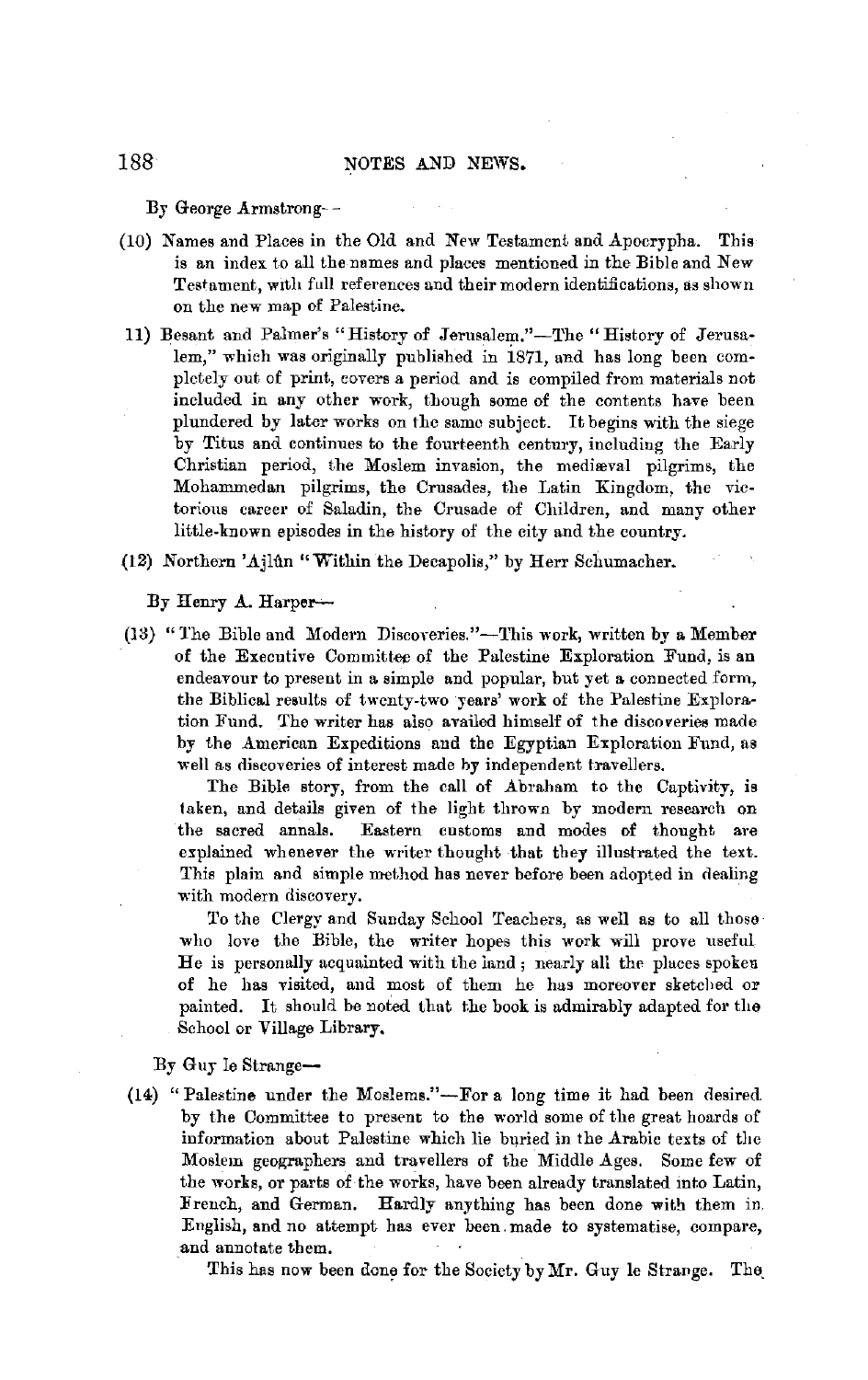work is divided into chapters on Syria, Palestine, Jerusalem, and Damascus, the provincial capitals and chief towns, and the legends related by the writers consulted. These writers begin with the ninth century and continue until the fifteenth. The volume contains maps and illustrations required for the elucidation of the text.

The Committee have great confidence that this work-so novel, so useful to students of mediæval history, and to all those interested in the continuous story of the Holy Land-will meet with the success which its learned author deserves.

**By W. M.** Flinders Petrie-

(15) "Lachish" (one of the five strongholds of the Amorites).—An account of the excavations conducted by Mr. Petrie in the spring of 1890, with view of Tell, plans and sections, and upwards of 270 drawings of the objects found.

By Trelawney Saunders-

- (16) "An Introduction to the Survey of Western Palestine, describing its Waterways, Plains, and Highlands, with special reference to the Water Basin-(Map. No. 10)."
- (17) "The City and the Land."-A course of seven lectures on the work of the Fund,
- (18) "The Tell Amarna Tablets," including the one found at Lachish. By Major C. R. Conder, D.C.L., R.E.

The new Map of Palestine embraces both sides of the Jordan, and extends from Baalbek in the north to Kadesh Barnea in the •outh. All the modern names are in black; over these are printed in red the Old Testament and Apocrypha names. The New Testament, Josephus, and Talmudic names are in blue, and the tribal possessions are tinted in colours, giving clearly all the identifications up to date. It is the most comprehensive map that has been published, and will be invaluable to universities, colleges, schools,  $\&c$ .

It is published in 21 sheets, with paper cover; price to subscribers to the Fund, 24s.; to the public,  $£2$ . It can be had mounted on cloth, rollers, and varnished for banging. The size is 8 feet by 6 feet. The cost of mounting is extra ( *see* Maps).

In addition to the 21-shect map, the Committee have issued as a separate Map the 12 sheets (viz., Nos. 5-7, 9-11, 13-15, 20-22), which include the whole of Palestine as far north us Mount Hermon, and the districts beyond Jordan as far as they are surveyed. *See* key-map to the sheets.

The price of this map, in 12 sheots, in paper cover, to subscribers to the Fund, 12s. *6d.;* to the public, £1 ls.

The size of the map, mounted on cloth and roller for hanging, is  $4\frac{1}{2}$  feet by  $6\frac{3}{4}$  feet.

Any single sheet of the map can be had separately, price, to subscribers of the Fund, ls. *6d.* Mounted on cloth to fold in the pocket suitable tor travelling, 2s. To the public 2s. and 2s. Gd.

Single copies of these maps in sheets, with cover, can be sent by post to all foreign countries at extra charge of ls.